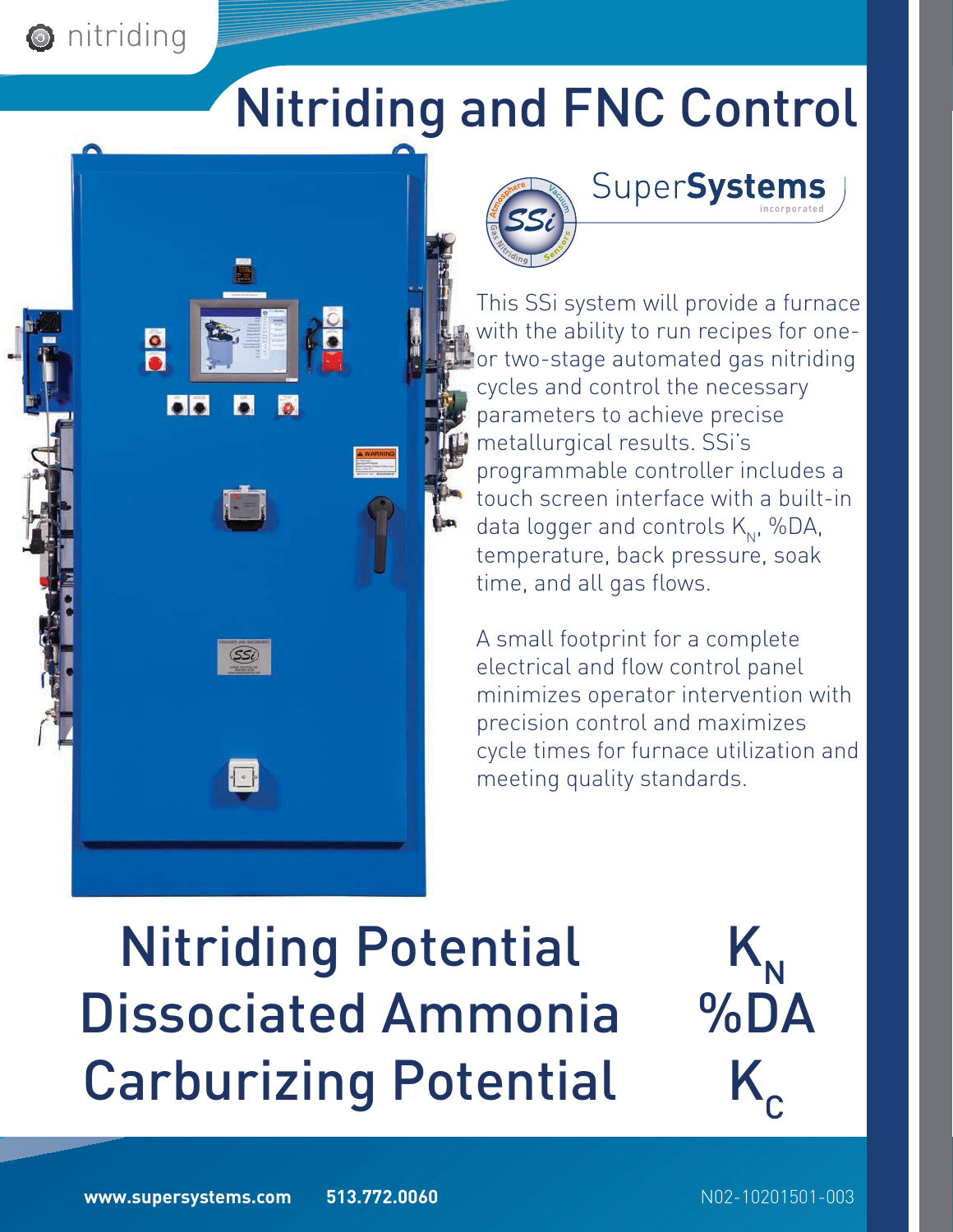

### Full Furnace Safeties

# Precision Measurement of Furnace Atmosphere

Temperature Control

#### Recipe Management

Automated 2 stage nitriding including pre- and post-oxidation Remote recipe management

#### Process Gas Flow Control

 $N_2$ , %DA, CO<sub>2</sub>, NH<sub>3</sub>, O<sub>2</sub>

# $K_{\alpha}$ ,  $K_{\text{N}}$ , %DA Atmosphere Control

Pre-Ox, Post-Ox Control

Configurable I/O Based on Furnace Setup

Emergency  $\mathsf{N}_2$  Purge

Furnace Back Pressure Control

Furnace Overtemp

Furnace Pressure Monitoring

 $O_2$  Monitoring

SSi provides equipment for measuring the concentration of reactive gases in the retort—gases necessary for determination of the nitriding and carbon activity meeting the following AMS Specifications: AMS2759/6 (Nitriding),

AMS2759/10 (Automated Nitriding) and AMS 2759/12 (FNC)







#### Software Configuration/Remote Management

**TS Manager** - Data management for touch screen flash card. Remote data viewer, historical data backup, SuperDATA integration.

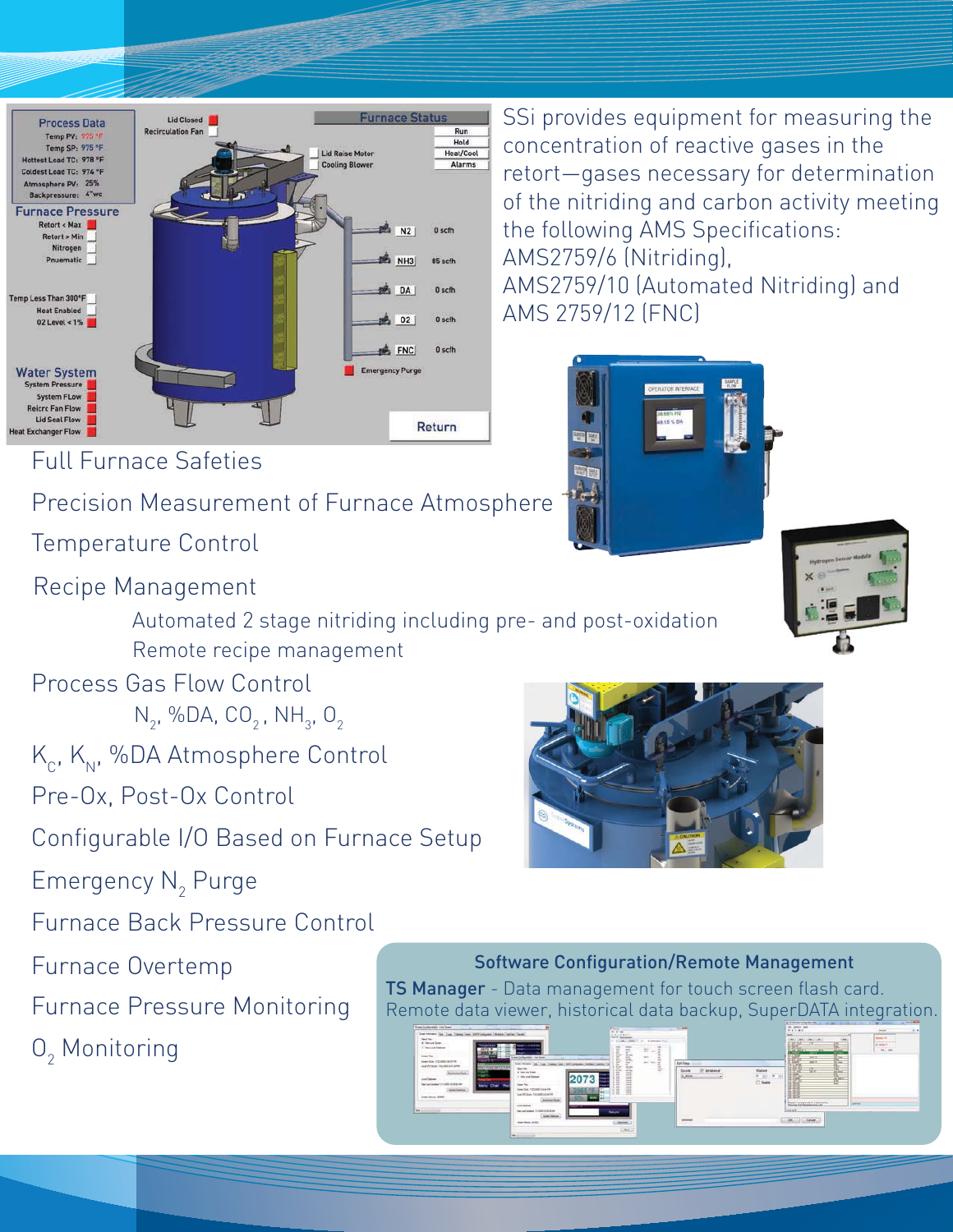Electronic Flow Control

Nitrogen

Ammonia

Dissociated Ammonia (DA)

 $CO<sub>2</sub>$ 

Hydrogen Analyzer

Precision Measurement of Furnace Atmosphere

Oxygen Analyzer

Furnace Safety - Quick Purge Time

Analog Pressure Meters

Easy To Maintain Sample and Process Gas Lines Precision Measurement of Furnace Atmosphere<br>| Analyzer<br>| Furnace Safety - Quick Purge Time<br>| Pressure Meters<br>| Maintain Sample and Process Gas Lines<br>| Auto Sample Parameters

Manual Hand Valves Drip Legs

**Filters** 

Password Protected Operator Interface

Digital Data Logging

Built In Maintenance Alerts





Extensive Sample Filtering Exhaust Burnoff High and Low Pressure Supply Supported SCR or Contact Heated





# Alarms

High Furnace Pressure Low Furnace Pressure Back Pressure Pressure Alarms:

Temperature Deviation %DA Deviation  $K_{N}$  Deviation Deviation Alarms:

#### High Temperature Limit Recipe Hold Time Oxygen Levels Low Flow Purge Other Alarms: